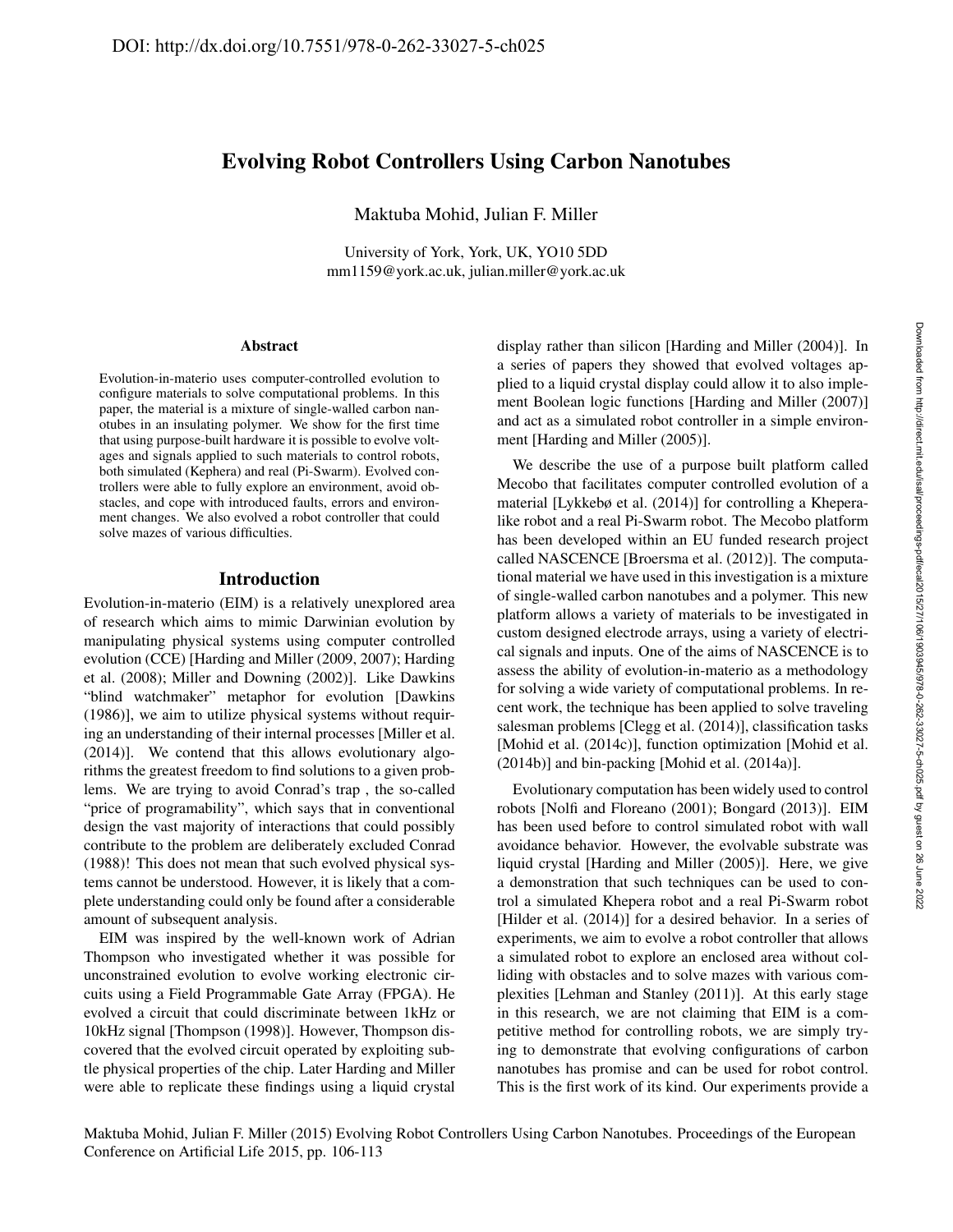yardstick to assess various aspects of EIM using the Mecobo platform. For instance, we can investigate what type of signals are appropriate, and what mixtures of materials give the best results. Using materials in the genotype-phenotype map has, at present, some drawbacks. The main one is the Mecobo platform is relatively slow which means that we can only feasibly evaluate relatively few potential solutions. However, it is a new approach to the solution of computational problems and as the technology is developed it could offer advantages over conventional computational methods [Miller et al. (2014)].

# Conceptual Overview

EIM is a hybrid system involving both a physical material and a digital computer. In the physical domain there is a material to which physical signals can be applied or measured. These signals are either input signals, output signals or configuration instructions. A computer controls the application of physical inputs applied to the material, the reading of physical signals from the material and the application to the material of other physical inputs known as physical configurations. A genotype of numerical data is held on the computer and is transformed into configuration instructions. The genotypes are subject to an evolutionary algorithm. Physical output signals are read from the material and converted to output data in the computer. A fitness value is obtained from the output data and supplied as a fitness of a genotype to the evolutionary algorithm [Miller et al. (2014)].

In EIM, a highly indirect genotype-phenotype mapping is employed. An evolutionary algorithm using such a mapping may be able to exploit hitherto unknown physical variables in a material which may increase evolvability. Softwareonly genotype-phenotype mappings are highly constrained. Banzhaf et al. discussed the importance and potential of physicality and embodiment in [Banzhaf et al. (2006)]. It is not clear what materials are best-suited for EIM. However, a few aspects which appear to be important have been identified [Miller and Downing (2002)]. The material needs to be reconfigurable, i.e., it can be evolved over many configurations to get desired response. A physical material should naturally "reset" itself before applying new input signals on it, otherwise it might preserve some memory and might give fitness scores that are dependent on the past behavior. Preferably the material should be physically configured using small voltage and be manipulable at a molecular level [Miller et al. (2014)].

### Mecobo Hardware Platform

The Mecobo hardware platform was designed and built within an EU-funded research project called NASCENCE [Broersma et al. (2012)]. Further details about the Mecobo platform are available in [Lykkebø et al. (2014)]. The material signal interface in Mecobo is very flexible. It not only allows the possibility to evolve which electrode receives an

applied signal but also a large variety of configuration signals are available to support materials with different electrical characteristics, from static signals to time dependent digital functions. In the Mecobo platform we have used in this paper (version 3.0), the response from materials can only be sampled as purely static digital signals. Using this platform we can only apply two types of inputs to the material: constant voltage (0V or 3.5V) or a square wave signal. However, different characteristics or input parameters associated with these inputs can be chosen and put under evolutionary control. These input parameters are described in Table 1.

| Table 1. Aufustable McCobo liiput parallelers. |                            |                     |  |
|------------------------------------------------|----------------------------|---------------------|--|
| Parameter                                      | <b>Description</b>         | <b>Note</b>         |  |
| <b>Name</b>                                    |                            |                     |  |
| Amplitude                                      | 0 or 1 corresponding       | wave signal         |  |
|                                                | to 0V or $3.5V$            | amplitude           |  |
|                                                |                            | must be 1           |  |
| Frequency                                      | Frequency of square        | Irrelevant if fixed |  |
|                                                | wave signal                | voltage input       |  |
| Cycle                                          | Percentage of period       | Irrelevant if fixed |  |
| Time                                           | for which square wave is 1 | voltage input       |  |
| <b>Start</b>                                   | Start time of applying     | Measured in         |  |
| time                                           | voltage to electrodes      | milliseconds        |  |
| End                                            | End time of applying       | Measured in         |  |
| time                                           | voltage to electrodes      | milliseconds        |  |

Table 1: Adjustable Mecobo input parameter

The start time and end time of each input signal determines for how long an input is applied.

### Computational Material

The experimental material consists of single-walled carbon nanotubes mixed with polybutyl methacrylate (PBMA) and dissolved in anisole (methoxybenzene). The sample is baked causing the anisole to evaporate. This results in material which is mixture of carbon nanotubes and PBMA. The sample used in our experiments is 1.0% carbon nanotubes by weight (99% by PBMA). Carbon nanotubes are conducting or semi-conducting and role of the PBMA is to introduce insulating regions within the nanotube network, to create nonlinear current versus voltage characteristics. The idea is that this might show some interesting computational behavior. Further details of the preparation of experimental material are given in [Mohid et al. (2014c)].

Two electrode arrays are placed in each slide. One sample of experimental material is placed in the middle of each electrode array. Sixteen gold electrodes (eight electrodes on each side) are connected directly with each sample on the electrode array. The electrode array is connected directly with the Mecobo board. The electrode sample is shown in Fig. 1. We have only used one of the electrode arrays in our experiments.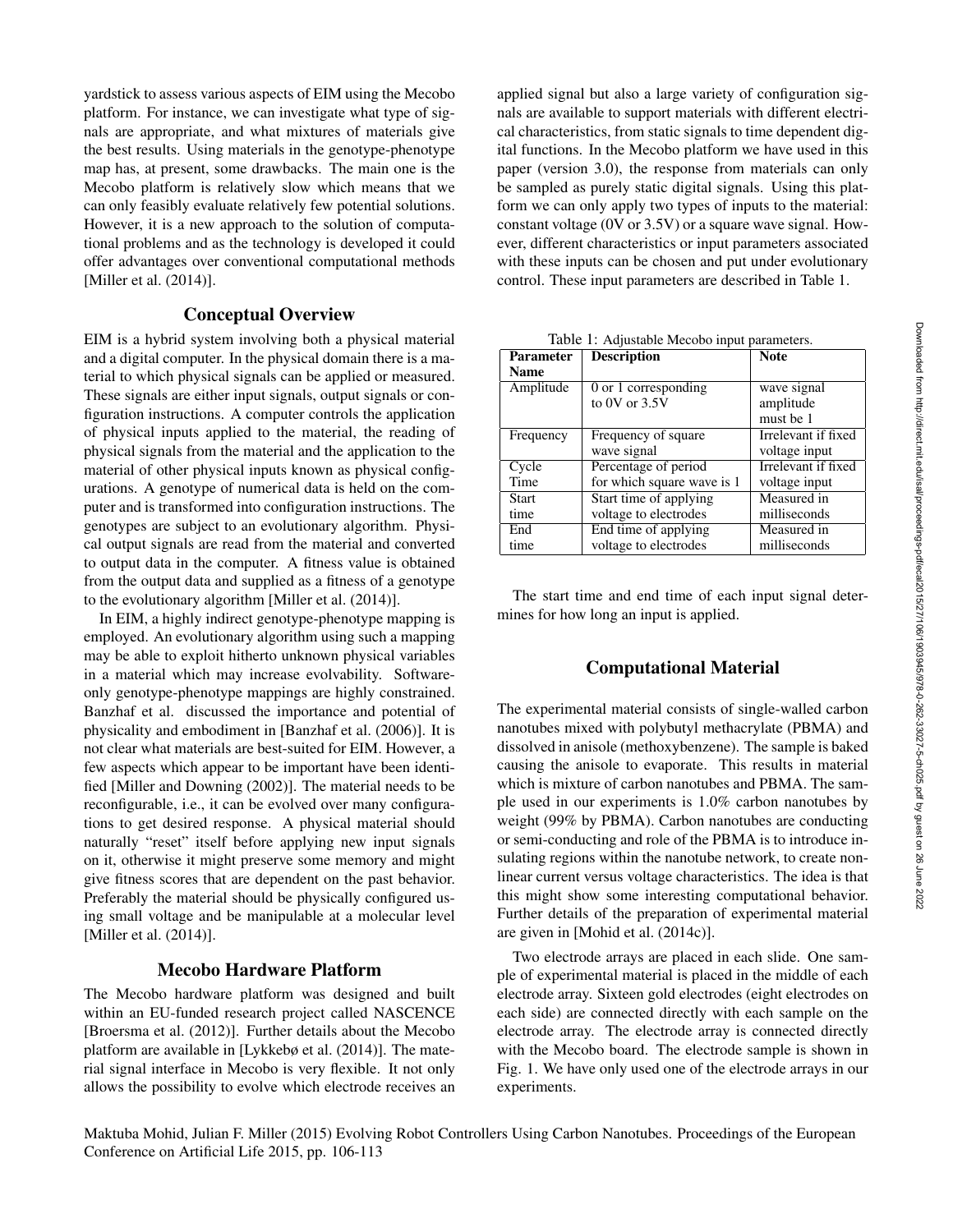

Figure 1: Two electrode arrays, each with carbon nanotubes/polymer sample.

# The Robot

The task for the robot is to start from a given position, travel around a closed environment avoiding the walls and obstacles, cover as much floor space as possible and finally, to reach a specific target location. The control system is able to use the distance sensors on the robot, and use this information in the control of the motion of the robot using motors. We have used a simulated Khepera robotic platform for some of the robot experiments. This robot has eight short range infra red sensors and two motors. We have also used a real Pi-Swarm robot in some experiments. This has similar features to the Khepera robot. Generally in evolutionary robotics, evolution is performed in simulation. Solutions based on simulation can be run in faster than using real robot, as it can ignore the physical properties of the robot and its hardware.

# EIM Controlled Robot

We adapted a Khepera robot simulator (version 2.0) written by Marcin Pilat<sup>1</sup>. Pilat rewrote a Unix based Khepera written by Olivier Michel [Michel (1996)]. The simulated robot has diameter of 55 nominal units and obstacles or walls are made from small bricks having width and height 20 unit. The map is  $1000 \text{ X } 1000 \text{ unit}^2$ .

The Khepera simulated robot together with the placement of sensors and motors that have been used in the experiments is shown in Fig. 2. The sensor distance value (in a range [0, 1023], where 0 means no object is found and 1023 means an object is in the nearest position) is calculated as a function of the presence (or the absence) of obstacles (see footnote 1). Random noise corresponding to  $\pm 10\%$  of its amplitude is added to the distance value of the sensor. In experiments, the distance values of sensors have been used as inputs to material. The robot moves according to the speed (in a range [-10, 10]) of the motor. Random noise of  $\pm 10\%$ is also added to the amplitude of the motor speed while random noise of  $\pm 5\%$  is added to the direction resulting from the difference of the speeds of the motors. The motor speed is decided by the output of the carbon nanotube material.

The Pi-swarm robot [Hilder et al. (2014)] is designed as part of the Pi Swarm System, which itself is an extension for the Pololu 3-Pi robot  $2$ , which enables the robot to feature as part of a fully autonomous swarm. The sensors and the two motors are organized in the same way as the Khepera robot



Figure 2: Schematic view of the Khepera and the Pi-Swarm Robot with the positions of the IR proximity sensors (S0-S7) and motors (M1, M2).

(see figure 2). The robot's built in library has a function that can calculate distance between an object and the 8 IR proximity detectors. The distance value has a range [0.0, 100.0] where 100.0 means no object is found. The built in library has functions that accept the motor speed values to drive two motors. The robot's speed is defined to be the range [-1.0, 1.0]) [Hilder (2014)].

### Genotype Representation

In case of all experiments, each electrode requires five genes to define how it is used. These decide whether an electrode is used for input or output, or whether it is to receive a configuration voltage. Also, the type of input signal that will be applied to the electrode is decided by evolution. This can be one of the following: signal type, amplitude, frequency, cycle (see table 1).

In some sets of simulated robot experiments only  $n_e = 12$ electrodes from the 16 electrodes have been used (the middle 6 electrodes from each side of one material sample). These 12 electrodes were used in the following manner: 6 electrodes were used as inputs, 2 electrodes were used as outputs and remaining 4 electrodes have been used for configuration signals. The 6 inputs were provided by sensors S0, S2, S3, S5, S6 and S7 (see Fig. 2). In other experiments  $n_e = 16$ electrodes have been used, where 8 electrodes (all 8 sensors) have been used as inputs, 2 electrodes as outputs and remaining 6 as configuration signals.

Each chromosome consists of  $5 * n_e$  genes. The values that genes can take are shown in Table 2 where  $i$  takes values 0, 1, ...  $n_e$ . A genotype for an  $n_e$  electrode array is shown below:

$$
p_0 s_0 a_0 f_0 c_0 \dots p_{n_e-1} s_{n_e-1} a_{n_e-1} f_{n_e-1} c_{n_e-1}
$$

With  $n_e = 2m$  (*m* is 6 or 8 respectively) electrodes, the first 5m gene values of a chromosome are related to inputs and they are:

$$
p_0s_0a_0f_0c_0\ldots p_{m-1}s_{m-1}a_{m-1}f_{m-1}c_{m-1}
$$

and the last 10 gene values of a chromosome are related to outputs and they are:

<sup>1</sup> http://www.pilat.org/khepgpsim/

<sup>2</sup> http://www.pololu.com

Maktuba Mohid, Julian F. Miller (2015) Evolving Robot Controllers Using Carbon Nanotubes. Proceedings of the European Conference on Artificial Life 2015, pp. 106-113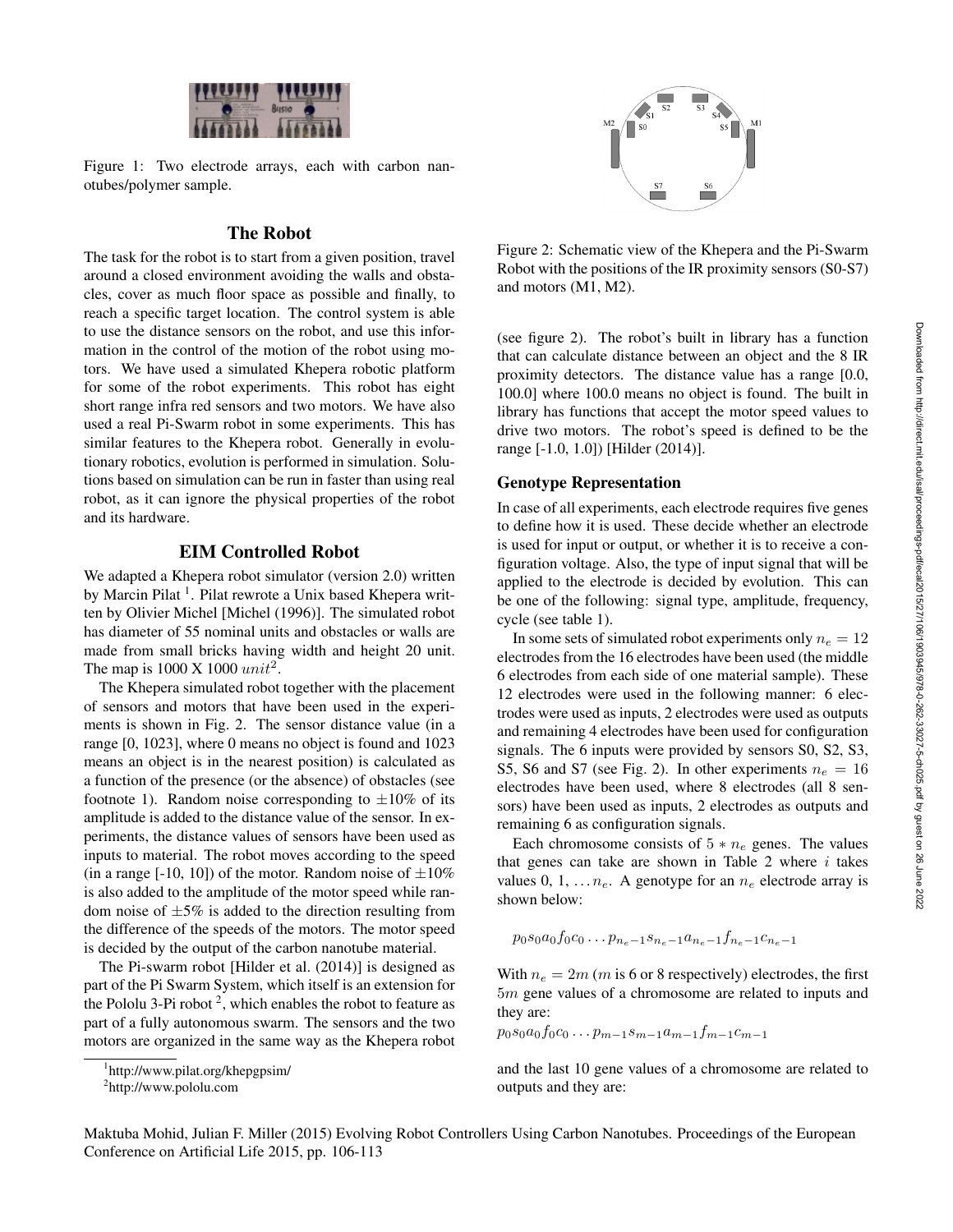| Table $\angle$ . Description of genotype. |                       |                        |  |
|-------------------------------------------|-----------------------|------------------------|--|
| Gene                                      | Signal applied to,    | <b>Allowed</b>         |  |
| <b>Symbol</b>                             | or read from $i^{th}$ | values                 |  |
|                                           | electrode             |                        |  |
| $p_i$                                     | Which electrode       | $0, 1, 2n_e-1$         |  |
|                                           | is used               |                        |  |
| $s_i$                                     | Type                  | $0$ (constant) or      |  |
|                                           |                       | $1$ (square-wave)      |  |
| $a_i$                                     | Amplitude             | 0.1                    |  |
| $f_i$                                     | Frequency             | $500, 501, \ldots 10K$ |  |
| $c_i$                                     | Cycle                 | $0, 1, \ldots 100$     |  |

 $Table 2: Deviation of$ 

 $p_{n_e-2}s_{n_e-2}a_{n_e-2}f_{n_e-2}c_{n_e-2}p_{n_e-1}s_{n_e-1}a_{n_e-1}f_{n_e-1}c_{n_e-1}$ 

In these input and output genes, only the  $p_i$  (here, the values of j are 0-5 and 10-11 for solutions with 12 electrodes and values of j are 0-7 and 14-15 for solutions with 16 electrodes) has any effect, the remainder are redundant. The gene  $p_i$  decides which electrode will be used for the inputs and outputs of the device. Thus, mutations in these genes can choose a different electrode to be used as an input or output.

# Input Mapping

In all sets of simulated robot experiments, the inputs to the electrode array were square waves with a fixed duty cycle (hereafter referred to as cycle). The cycle time of the square wave signal was determined by a linear mapping of attribute (sensor) data. Denote the  $i^{th}$  attribute in a dataset by  $I_i$ , where  $i$  takes values 0-5 (corresponding to 6 sensors) or 0-7 (corresponding to 8 sensors). Denote the maximum and minimum value taken by this attribute in the whole data set by  $I_{i_{max}}$  and  $I_{i_{min}}$  respectively. Denote the maximum and minimum allowed cycle times,  $C_{max}$  and  $C_{min}$  respectively. Then the linear mapping given in Eqn. 1 allows the  $i^{th}$  attribute of an instance  $I_i$  to map to a square-wave cycle time  $C_i$  which was applied to a given electrode.

$$
C_i = a_i I_i + b_i \tag{1}
$$

where the constants  $a_i$  and  $b_i$  are found by setting  $I_i$  and  $C_i$ to their respective maximum and minimum and solving for  $a_i$  and  $b_i$ .

$$
a_i = (C_{max} - C_{min})/(I_{i_{max}} - I_{i_{min}})
$$
 (2)

and

$$
b_i = (C_{min}I_{i_{max}} - C_{max}I_{i_{min}})/(I_{i_{max}} - I_{i_{min}})
$$
 (3)

In the experiments,  $I_{i_{min}}=0$ ,  $I_{i_{max}}=1023$ ,  $C_{min} = 0$  and  $C_{max} = 100$ . And, input signals all had frequency 5000Hz with amplitude equal to 1.

Equation 1 shows the input mappings used in real robot experiment, but using different input ranges  $(I_{i_{min}}=0$  and  $I_{i_{max}}$ =100) of sensor values. Note also that the distance value of IR detector was subtracted from value 100.0 to maintain similarity with the input mapping used in simulated robot experiment. In simulated robot experiments a lower distance value was used when there was no object was in range of the IR sensor and a higher distance value was used when an object was extremely close to the IR sensor. In the Pi-Swarm experiment, a value 0 was used when no object was found and 100.0 when an object was in the nearest position.

# Output Mapping

We determined the output, by examining the output buffers containing samples taken from the output electrodes. Since the Mecobo platform can only recognize binary values, the output buffers contain bitstrings. In all sets of simulated robot experiments, the fraction of ones in the buffer is used to get the output values. This fitness seemed appropriate for inputs that are cycle related. The fraction of ones in the output buffer was linearly mapped to motor speed in the ranges [-10, 10]. The Khepera simulator assumes motor speeds defined in the range [-10, 10]. The mapping is shown in Eqn. 4.

$$
o_i = M_{min} + (M_{max} - M_{min})num_1 / num_{total}
$$
 (4)

Where,  $M_{max}$  is 10,  $M_{min}$  is -10,  $num_1$  is the number of 1's in output buffer and  $num_{total}$  is the total number of samples of output buffer and  $o_i$  is the output value used to determine the motor speed of the robot. Pi-Swarm experiments also used the fraction of ones and same equation to get output values, but with different output ranges  $(M_{min}=\cdot)$ 1.0 and  $M_{max}$ =1.0) of motor speed.

# **Experiments**

Five different sets of experiments were performed with a simulated robot. The task of the robot for the first four sets (set A, B, C and D) was to explore a map without colliding with obstacle. Of them, set C and D used a more complex map, where a number of obstacles were distributed all over the map. In case of experiment D, obstacles were put in the map one by one during the evolutionary run to investigate incremental evolution. Experiment B was designed to investigate fault tolerance under sensor failure [Tyrrell et al. (2004)]. Finally experiment E was concerned with maze solving, where the robot had to solve a number of mazes.

In first set  $(A)$ , the map shown in image 3  $(b)$  was used. In second set  $(B)$ , the map shown in image  $3$   $(a)$  was used. In third  $(C)$  and fourth  $(D)$  sets of experiments, the map shown in image 3 (c) was used. The fifth set of experiments (E) was concerned with maze solving and six different maps were used in that experiment. Following [Shorten and Nitschke (2014)], the fitness of the robot controller in experiment E was gathered in three stages using three maze maps. The maps in the sequence increased in complexity. The evolutionary run started from the simplest map (shown in image 4 (a)), after an individual in the population was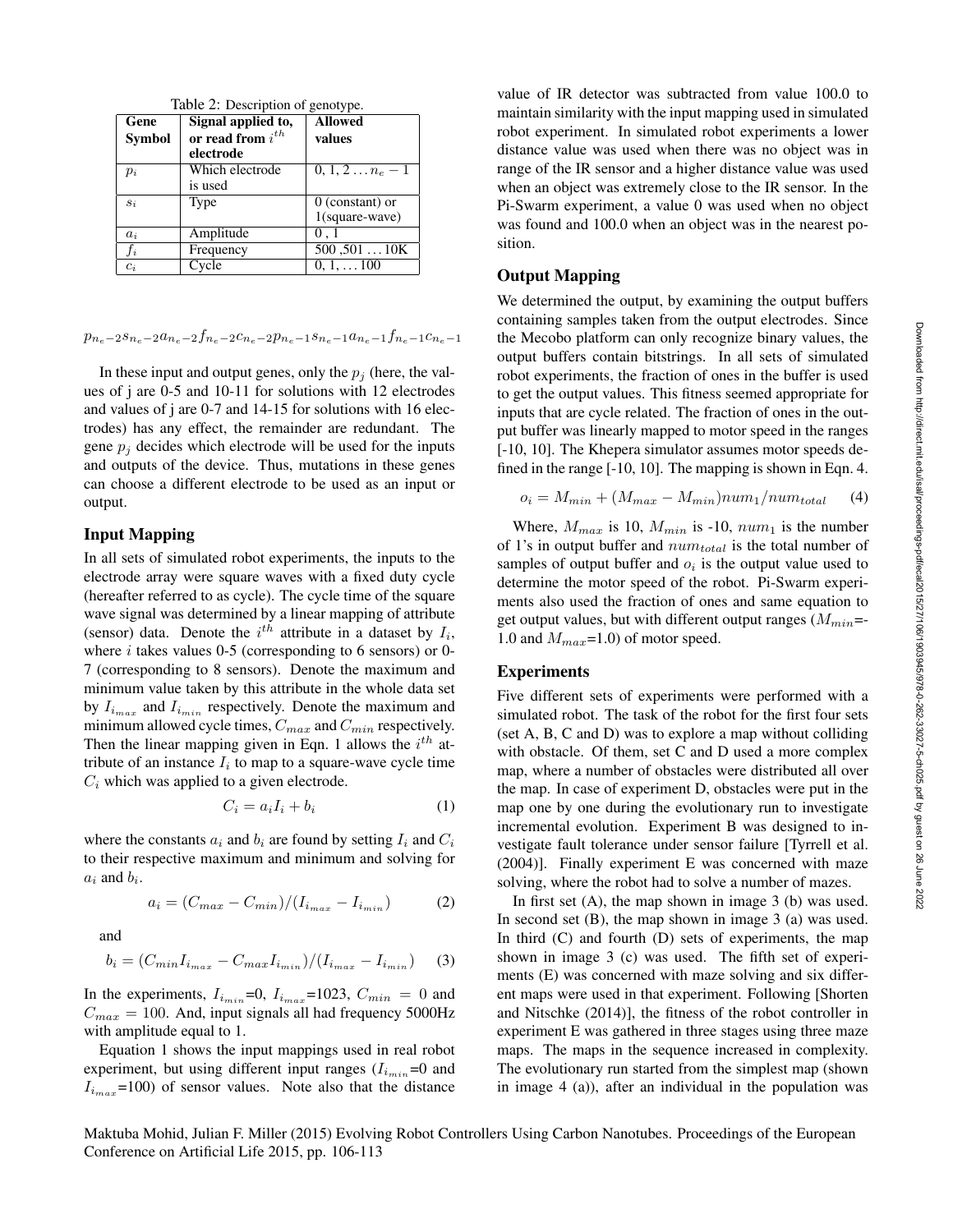found that could successfully solve the maze, the population was immediately evaluated on the next more complex maze map (shown in image 4 (b)) for further evolution. Once a population member could solve the second maze, the full population was evaluated on the third maze map (shown in image 4 (c)). Once the period of evolution that used the third maze map was completed, the final population of robot controller was tested on three previously unseen other maze maps (shown in image  $4(d)$ , (e) and (f)) to test the generality of the evolved controller. In all of these maps, obstacles are shown in red and the white area of map is the area where the robot is allowed to move.

In the sets of simulated robot experiments A, C, D, only 12 electrodes from the 16 electrodes have been used (the middle 6 electrodes from each side of one material sample). These 12 electrodes were used in the following manner: 6 electrodes were used as inputs, 2 electrodes were used as outputs and remaining 4 electrodes have been used for configuration signals. The 6 inputs were provided by sensors S0, S2, S3, S5, S6 and S7 (see Fig. 2). In experiments B and E all 16 electrodes have been used, where 8 electrodes (all 8 sensors) have been used as inputs, 2 electrodes as outputs and remaining 6 as configuration signals.



Figure 3: Task environments used simulated robot experiments A-D.



Figure 4: Task environments used in maze solving experiments with examples (according to some experimental results) of paths of evolved robots. In (a)-(f), robot's current position is shown using black ball and the path through which the robot has already visited the map is shown in grey.

For all sets of experiments, each chromosome defined which electrodes were either outputs, inputs (receive square waves) or received the configuration data (square waves or constant voltage).

Using the Mecobo platform the number of samples stored in output buffers can be controlled by the start time, end

time and the sampling frequency of output electrode. In all sets of experiments, we used a 25KHz buffer sampling frequency. We applied inputs for a number of milliseconds and accumulated the outputs in a buffer for the same number of milliseconds. We refer to this as input-output timing.

In sets A, C and D of simulated robot experiments, the input-output timing was 20 milliseconds. However, in case of experiments B and E, the input-output timing was 32 and 25 milliseconds respectively due to using a greater number of electrodes. Sampling over longer times is necessary as scheduling in Mecobo is serial. This means that several sequences of actions (i.e., sending input signals, configuration inputs etc) do not take place at the same instant. Mecobo maintains a schedule. Thus, it takes some time for Mecobo to circulate signals to each electrode.

#### Fitness calculation

To calculate a fitness of an evolved robot controller each individual of the population is executed for a number of time steps. For experiments A-D we used 5000 time steps and for experiments E (maze solving) up to 10,000 time steps. In most cases, if the robot collides with an obstacle, it is stopped immediately resulting in a lower fitness value, however, in case of maze solving experiment, the robot which reaches near to the goal is allowed to run after a collision, for up to 1000 collisions. Also, if a robot rotates in same place for long time, it is also stopped. The latter is assessed using the x and y coordinates of robot's position over 1050 time steps in the past. If the differences between old and new x and y coordinate are  $\leq 30$  units (approximately half the diameter of the robot), it is assumed that the robot has visited the same place as before, otherwise it is assumed that the robot is exploring a new area of the map. The previous 50 moves of the robot are not used to prevent a slowly moving robot being penalized. Thus, if the robot rotates in approximately the same place for 1000 moves, it is stopped immediately and its overall fitness is assessed. However, in the case of experiments E (maze solving), a robot is not stopped if it rotates in the same place for a long time provided it is able to get close to its goal. If robot has not been stopped early and it is exploring a new area of the map, the distance between previous move and the new move is added to fitness score. The distance is calculated using Euclidean planar distance between the previous and the new move. The better individuals are decided by higher fitness values. But in case of maze solving experiments (E), robots are rewarded for reaching points nearer to the goal. This is done by measuring the Euclidean distance between the position of the robot and the goal. This distance is subtracted from the value 1415  $\approx$ 1414.214, so that the value becomes higher as robot reaches closer to its goal. Here, it should be noted that the largest distance between any two points in the map is 1414.214 corresponding to the points (0, 0) and (1000, 1000). The obtained value is multiplied by a constant (constant value 10)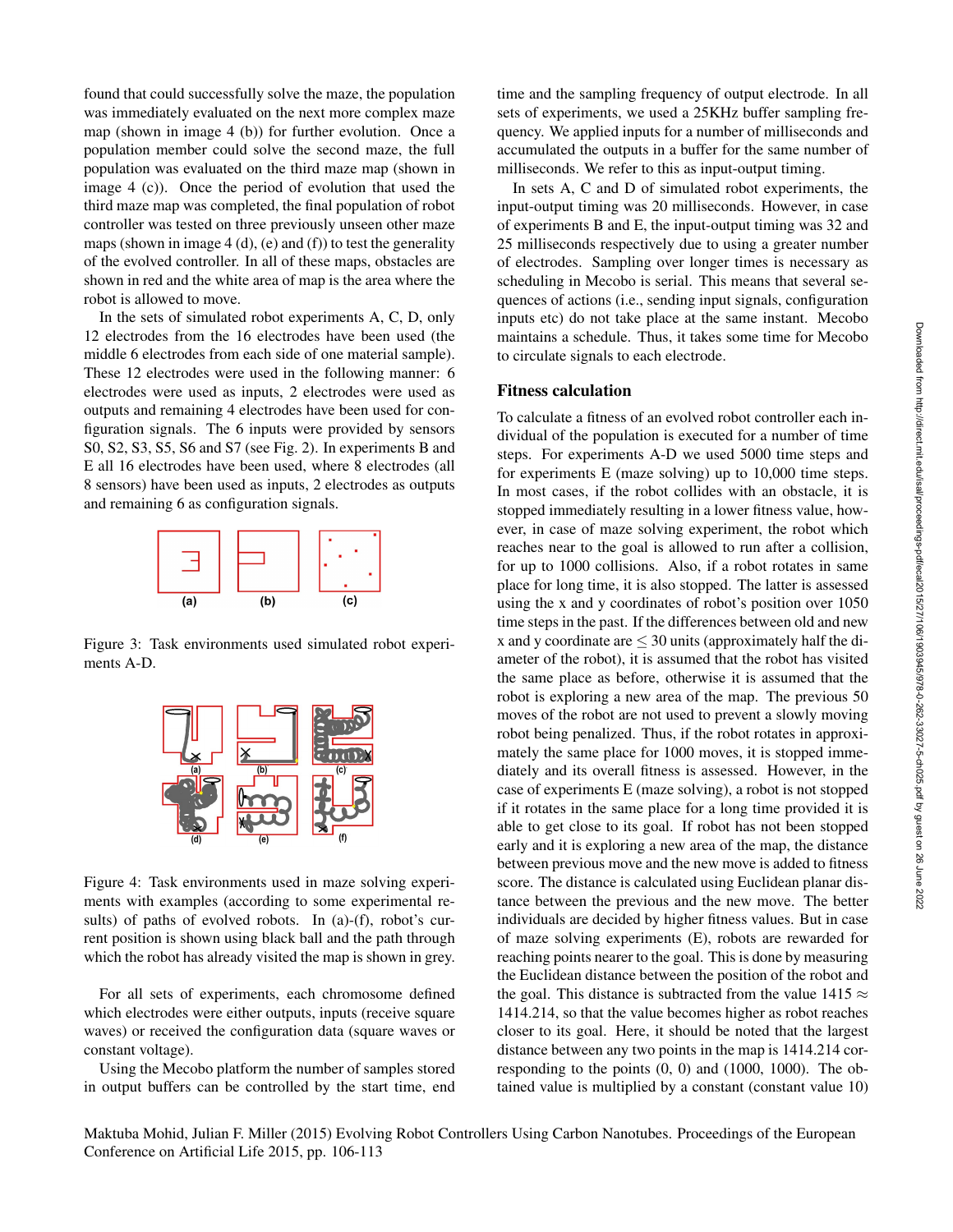and then added to the fitness value.

It is quite tricky to decide whether the robot reaches a position close to its goal or not. The Euclidean distance between robot's current position and the goal can be used, but it has a drawback, especially if there is any obstacle between these two positions, in that case, there is no direct path of the robot to reach the goal, thus the robot might need to move a lot to reach the goal. So, merely calculating Euclidean distance between robot's current position and the goal is not a good measure. In the experiment, we have taken this into account by analyzing the positions of all the obstacles. If there is any obstacle between the robot's current position and the goal, the robot is not taken to be near to its goal, otherwise it is decided to be near to its goal.

#### Transfer of solutions to real robots

Since the Pi-swarm robot has almost same features as Khepera robot, a Khepera simulator can be used as Pi-swarm robot simulator. We tested the final solutions of experiments A and C sets on a real Pi-swarm robot to investigate whether solutions evolved with a simulator perform exactly the same or not. Only successful solutions of simulated robot experiments were used in real robot experiments, i.e. only those solutions were used which explored the full map without colliding with obstacle. The real robot experiments mainly focused on observing whether the robot explored the whole map without colliding with an obstacle. This is why solutions obtained in experiments B and C of simulated robot experiments were not used on real robots as those experiments were designed to test the robot's ability to cope with simulated sensor faults and environmental changes. Also, E set of experiments was concerned with maze solving problem and that was not used in Pi-Swarm experiment as well. The successful solutions from each experiment A and C were tested on a real Pi-Swarm robot.

### Simulated Robot Experiments

For each of the experiments a  $1 + \lambda - ES$ , evolutionary algorithm with  $\lambda = 4$  was used. The  $1 + \lambda - ES$  evolutionary algorithm has a population size of  $1 + \lambda$  and selects the genotype with the best fitness to be the parent of the new population. The remaining members of the population are formed by mutating the parent. In all experiments, mutational offspring were created from a parent genotype by mutating a single gene. Note if there is no offspring that has a higher fitness than the parent, but there is at least one that has a fitness equal to the parent, then an offspring is chosen to be the new parent.

Robot starting positions in experiments varied. In maps (a) and (c) shown in Fig. 3, the starting position was the centre of the map while for map (b), the starting position of the robot was randomly chosen. In the maze solving experiments, the starting position is marked with a cross and the goal is marked with an oval in Fig. 4.

# Analysis of Results

In experiments A, ten independent evolutionary runs of 100 generations were carried out. For each individual in the population, the starting position of the robot was randomly selected. In three evolutionary runs, a robot controller was evolved that could explore the full map. Of them, one robot explored the full map and then collided. The other two robots explored the full map without colliding with wall. The minimum number of generation to explore the full map without colliding with wall was 47. It was found from examining the records of robot's movement that the three best exploring robots all started from the upper left corner of the map. This suggests that the starting position of robot plays an important role for the robot for exploring new areas of map.

In experiments B, each of five evolutionary runs of 100 generations were carried out before a fault was introduced. This was done by switching off one sensor (S1) by making the cycle time 0 for the input signal related to that specific sensor. Then each evolutionary algorithm was run for another 100 generations. In all of these cases, the fitness values dropped after adding the fault, however, the robot could recover the fitness value very quickly. Of them, in case of three runs, the fitness value of robot, which was obtained before injecting a fault, was recovered or even exceeded in an average within 42 generations. In one run, the robot could explore the full map before and after adding the fault, but in both of these cases, the robot collided with wall after exploring the map. In two runs, the robot collided with wall without exploring the full map before and after adding the fault. In one run, the robot collided with wall and could not explore the full map before adding the fault, but after adding the fault, it could explore the full map without colliding with wall (in other words the fault was beneficial). In one run, the robot did not collide with a wall, but could not explore the full map before and after injecting the fault.

Experiments C consisted of five evolutionary runs of 300 generations. The third map (c) was used (shown in image 3 (c)). Two robots could explore the full map without colliding with the wall. The other three robots could not explore the full map and also collided with walls. Of them, only one robot could explore 8/9 of the map. The minimum number of generation required to evolve a controller that allowed a robot to explore the whole map without colliding with wall was 198.

The incremental evolution experiments D used 5 independent runs of 300 generations. Other than the 4 side walls, there are 7 obstacles in the middle of the map, which are distributed all over the map. The seven obstacles were added one by one in intervals of 30 generations, starting from the 20th generation. No obstacles were added during the last 100 generations. Whenever new obstacles were added, the fitness dropped, but the robots recovered quickly. However, after 300 generations it was found that none of the five robots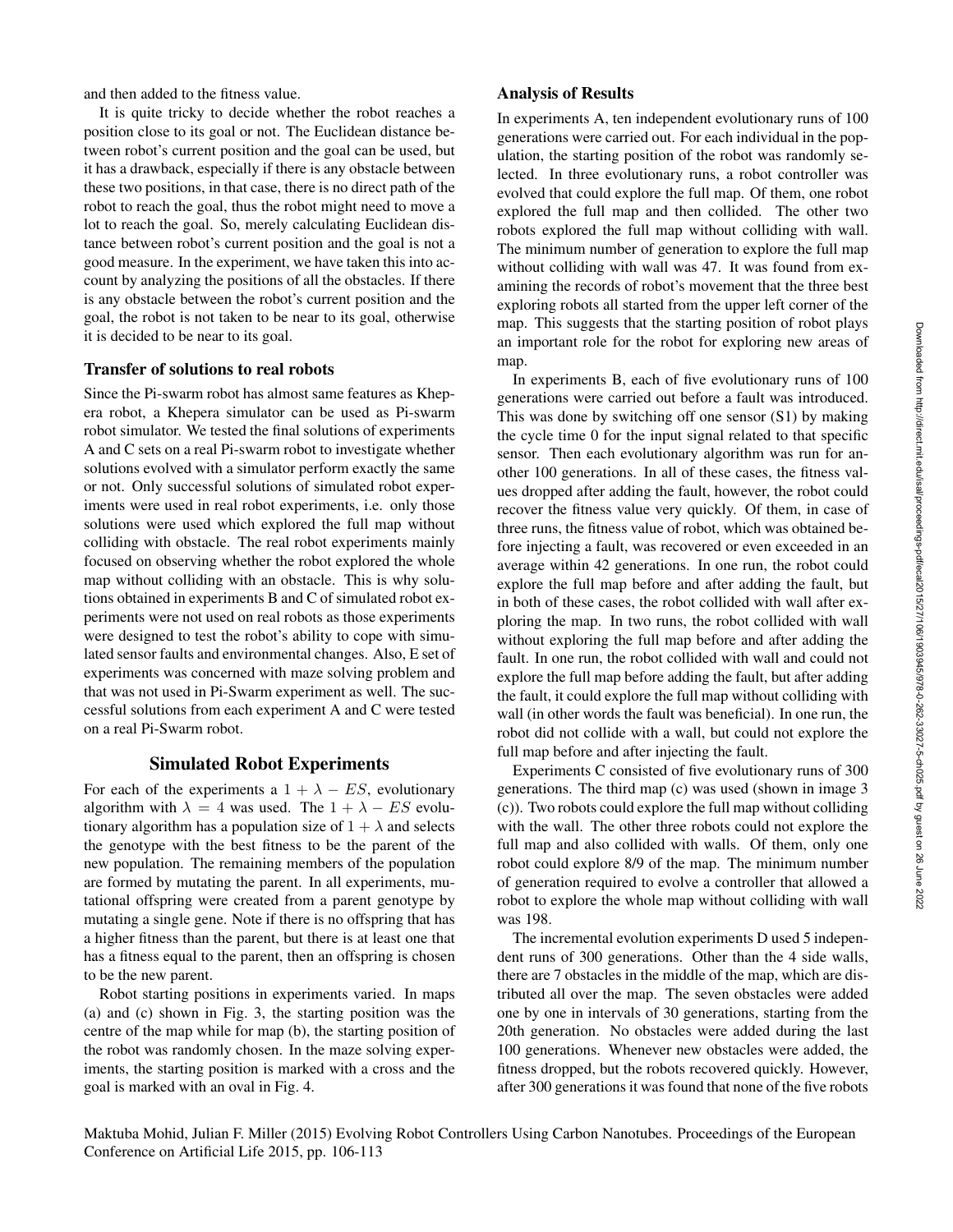could escape collisions with obstacles. Of these, three robots could explore the full map and then collided. Two robots explored 7/9 of the map and then collided with an obstacle. The highest number of moves a robot could survive after evolving for 300 generations was 4261.

Experiments E were concerned with maze solving. Evolution continued until a robot reached the goal. Five independent runs were carried out. Each evolutionary run was performed on three maps incrementally and the final solutions were tested on three other maps. The mazes are shown in Fig 4. The first maze (a) was solved on an average within 20.6 generations, the second was solved on an average in 56.8 generations, the third maze on an average within 6.6 generations.

The final population of each of the five evolutionary runs above was tested on three different mazes to assess generalization. The results are as follows. In first run, maze (d) was solved by 2 individuals of population, maze (e) was solved by none of the five individuals of the population, and maze (f) was solved by three individuals where one individual solved both first and the third mazes; in the second run, the first, second and the third mazes were solved by 2 individuals; in third run, only the first maze was solved and by only one individual; in fourth run, only the second maze was solved by two individuals; in fifth run, the first maze was solved by two individuals, the second maze was not solved by any of the individuals, the third maze was solved by one robot that also solved the first maze. This means, maze (d) was solved by 7 individuals in total in 4 out of 5 runs, maze (e) was solved by 4 individuals in 2 out of 5 runs and maze (f) was solved by 6 individuals in 3 out of 5 runs. It was found that the first maze was solved by more robots than the other two mazes, this is probably due to the fact that it is the simplest maze. Oddly enough, although the third maze was the hardest, it was still solved by 6 robots, which was more than the number of robots that solved the second maze. The examples (according to some results of maze solving experiments) of paths of evolved robots are shown in Figure 4.

# Real Robot Experiments

In experiments, the Pi-Swarm robot was run by establishing communication between Pi-Swarm robot (through an mbed microcontroller) and the computer program which communicates with material via Mecobo. The mbed sent distance values from 8 IR proximity detectors on the robot to the computer which sent the two motor speed values back to the robot. The mbed ran the robot using those motor speed values for 10 ms and then stopped the robot and sent 8 distance values to the computer and another cycle began. This sequence of operations were performed 5000 times. Note that the robot was not stopped if it collided with an obstacle unlike the simulated robot. This means that the robot was given chance to free itself if it was stuck. For each move the robot was allowed to run for only 10 ms so that the robot



Figure 5: The Pi-Swarm robot moving within a map. The image was taken in the middle of experiment.

would not move at the time when Mecobo was busy. Prior investigation arrived at the timing of 10 ms. Times larger than 10 ms allowed the robot too much time to move resulting in harder control and more collisions. Using times smaller than 10 ms meant the robot moved very slowly.

The environmental setting of each real robot experiment was the same as the corresponding simulated robot experiment. Only the two successful final solutions of each of two simulated robot experiments (A and C) were tested on the real Pi-Swarm robot. In the case of both sets, one robot explored half of the map after colliding several times with obstacle and then again was able to escape, but the other robot collided very soon after starting it's journey and could not extricate itself within the full life period (within 5000 time steps).

Analysis showed that the real robot did not perform as well as the simulated robot. This was probably due to the presence of noise and also the extra disturbance caused by having a wire connected between the on-board mbed robot controller and the computer while the robot was running. Wireless communication can be possible, but the sent and received messages have limitations on sizes (limited number of bytes). This limitation meant the robot would communicate with computer program too infrequently. Although we attempted to make the settings of simulated and real robot experiments as similar as possible, the organization of map along with obstacles, the proportion of size of robot, the distance traversed by robot with different motor speeds in the map were not exactly the same as those in the simulated robot experiment. Also, the travel time (10 ms) of robot might not be accurate. Figure 5 shows an image of real robot experiment where Pi-Swarm robot is moving within a map.

# **Conclusions**

Evolution-in-materio is hybrid of digital and analogue computing where digital computers are used to configure materials to carry out analogue computation. This is a new concept and has the promise of developing entirely new computational devices. A purpose-built evolutionary platform called Mecobo, has been used to evolve configurations of a physical system to control a robot. The material used is a mixture of single-walled carbon nanotubes and a polymer. In some cases, we found that the robot could explore an environment without colliding with walls. In other recent work using Mecobo we have obtained encouraging results on machine learning classification problems [Mohid et al. (2014c)]. Thus, in principle, a classifier can be implemented